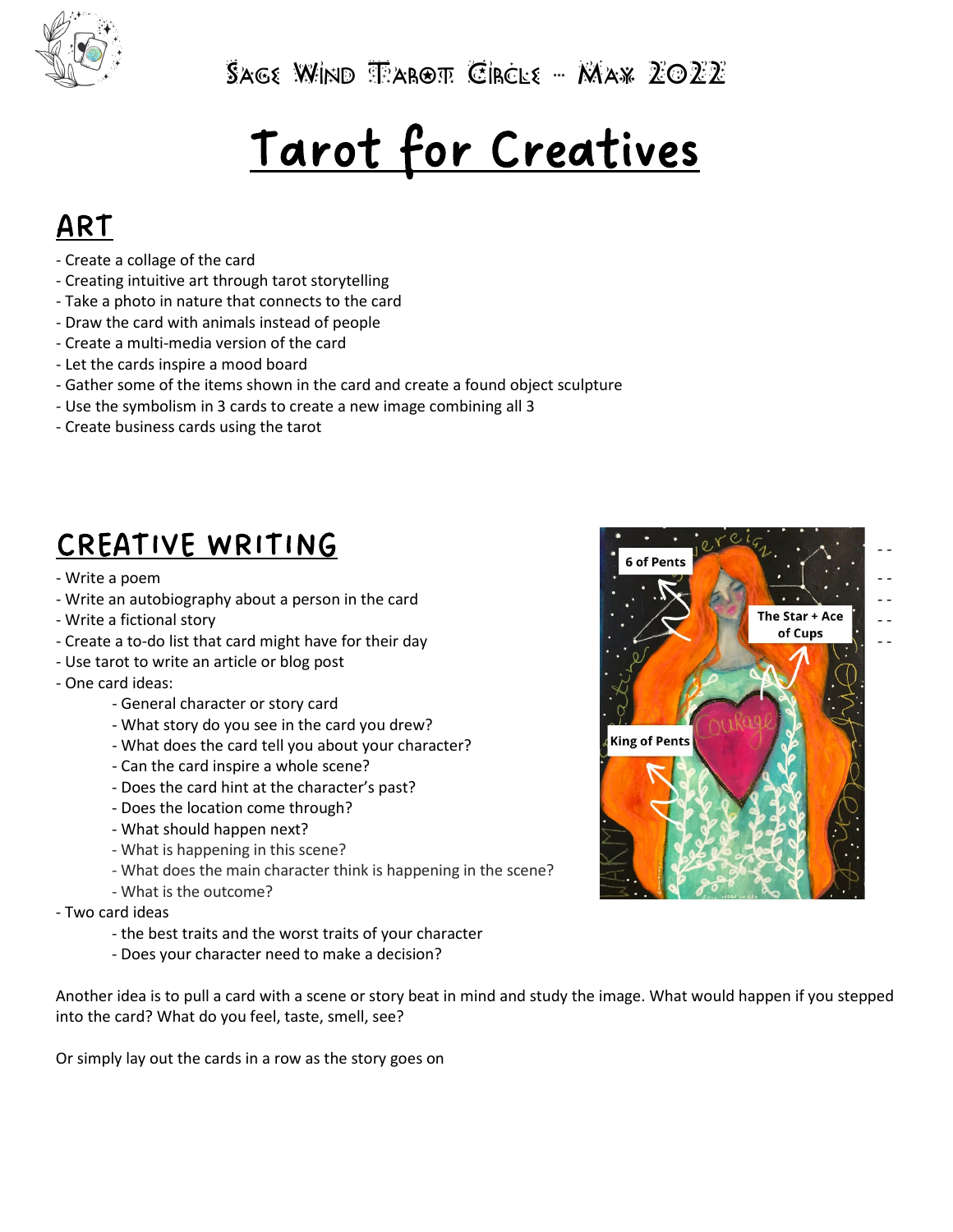

#### $S$ age Wind  $T$ arot Circle – Max  $ZOZZ$



- Create a playlist using tarot
- Write a verse or song
- Change the words to a song to be about the card

### OTHER IDEAS

- Use your Tarot cards in this simple spread to help clarify the mission of your creative project.

- Set an intention to gain clarity on the best use of your creative energy and/or what is in the way of your creative expression, pull a card and meditate on it

Inspiration:

- Boho Tarot:<https://www.youtube.com/playlist?list=PLeKRgvRgjOZ-FAnaShTlnsbeNXvkc2yxL>
- LionHarts Tarot Challenges: [www.instagram.com/lionharts/](http://www.instagram.com/lionharts/)
- Tarot Cookbook:<https://www.amazon.ca/Divine-Your-Dinner-Cookbook-Magickal/dp/0593232143>